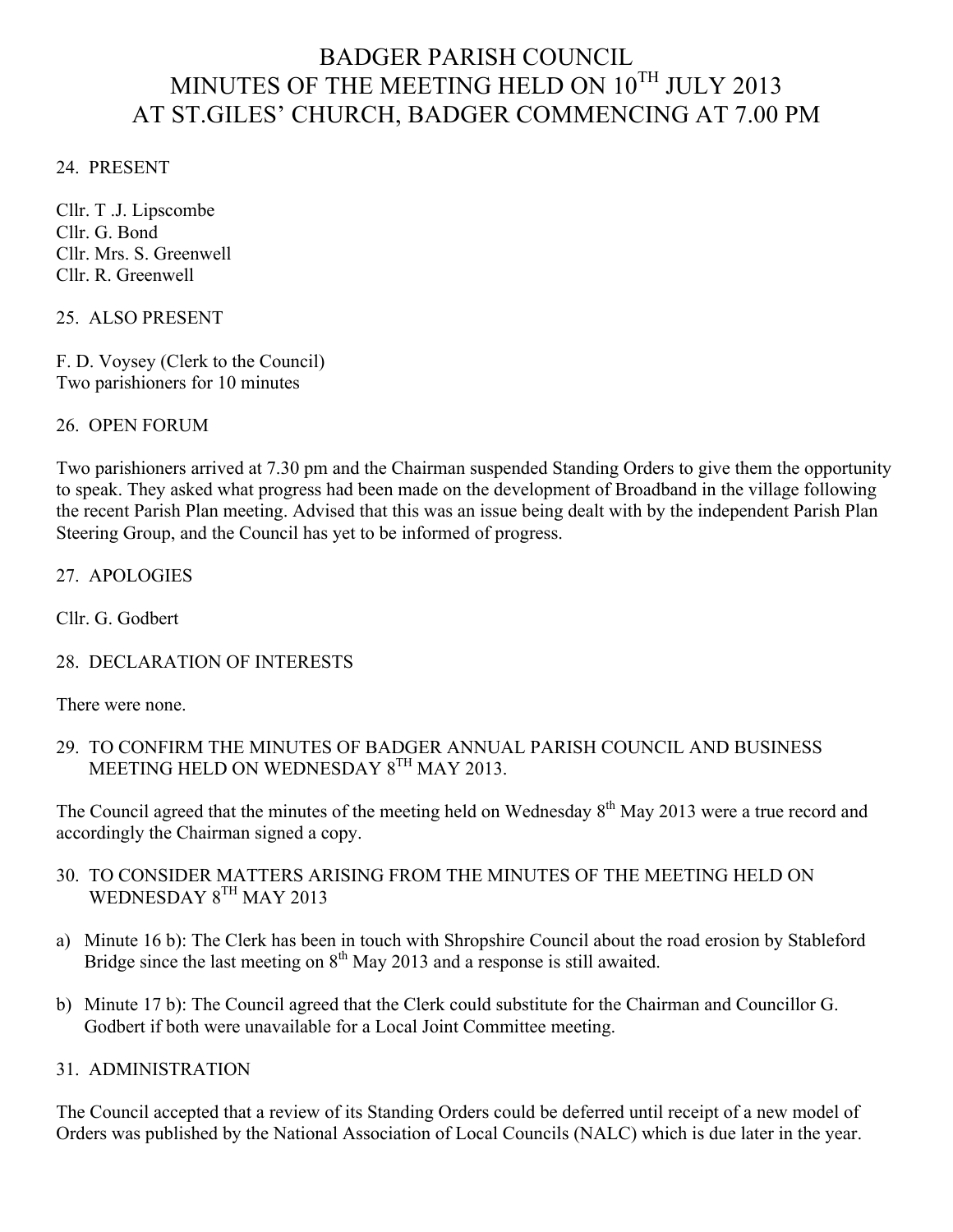## 32. FINANCE

- a) The Council approved for an additional column to the Fixed Assets Register which would annually record the current value of individual assets. It was agreed that a fresh professional estimate should be obtained for the replacement costs of the Council's bus shelter, with the Clerk calculating the current value of smaller assets. Thereafter, for all items, increases in value would be based in line with inflationary rises in the amounts for street furniture cover by the Council's insurers
- b) The Council approved the following payments by cheque:-

| - The Clerk's salary $\&$ expenses (Cheque 100285)         | £309.53 |
|------------------------------------------------------------|---------|
| - Income tax on the Clerk's salary to HMRC (Cheque 100286) | £ 67.20 |
| - Bridgnorth Cleaning $&$ Garden Services (Cheque 100287)  | £ 82.00 |

- c) The Council noted that after encashment of cheques approved in section b) above, the Council's Community Account at Barclays Bank will be £7,905.70 in credit, the Business Savings Account £1,549.47 in credit, and petty cash £45.65 after payment of £20.00 for the use of St. Giles' Church for the Council meeting on  $10^{th}$  July 2013.
- d) Councillor Mrs. Sharon Greenwell examined the bank accounts and checked the petty cash on 10/7/13, finding all in order as recorded by the Responsible Finance Officer (The Clerk). This was followed by the Council assessing the risks and adequacy in management in achieving its objectives, and accordingly carried out a financial, physical and environmental risk assessment. The Council was satisfied with the management arrangements of its financial affairs.

## 33. PLANNING MATTERS

- a) Planning Application 13/02049/FUL: The Council noted that the Clerk had informed Shropshire Council that it had no objection to the erection of an entrance porch and formation of a tennis court with surrounding fence at Badger Farm.
- b) Planning Application 13/02142/ FUL: After debate and careful consideration of the environmental implications, the Council took the view that the proposals for three fish stock pools and an associated storage building at Badger Hall had been sensitively designed causing no real harm to the countryside, and consequently agreed to support the application.
- c) The Council noted that there were no changes affecting Badger Parish in the latest review of the Sam/Dev Albrighton Local Plan, to which Badger is part, and thus decided that no comment was necessary.

# 34. PARISH MATTERS

- a) Shropshire Council's Divisional Surveyor has advised that proposals and options for a parking scheme at The Crescent, Badger, would be forwarded to the Parish Council once all preparatory work was completed. In order that residents of The Crescent had an opportunity to have a say on the proposals the Council agreed to invite them to attend the meeting when the proposals were being considered by the Council. The Divisional Surveyor has agreed to attend the Council meeting and present the proposals.
- b) The Council is waiting to be advised on the progress of the Parish Plan, and is interested to be aware who will be the members of the Steering Group. The Council is keen to ensure that the preparation of the Plan is an open and democratic process where all interested parties have been consulted and their views, whether they come from residents, commercial or local landowners are taken fully into account. As the Parish Plan requires ratification by the Parish Council, it was considered that agreement should be sought for a representative of the Council being a member of the Steering Group.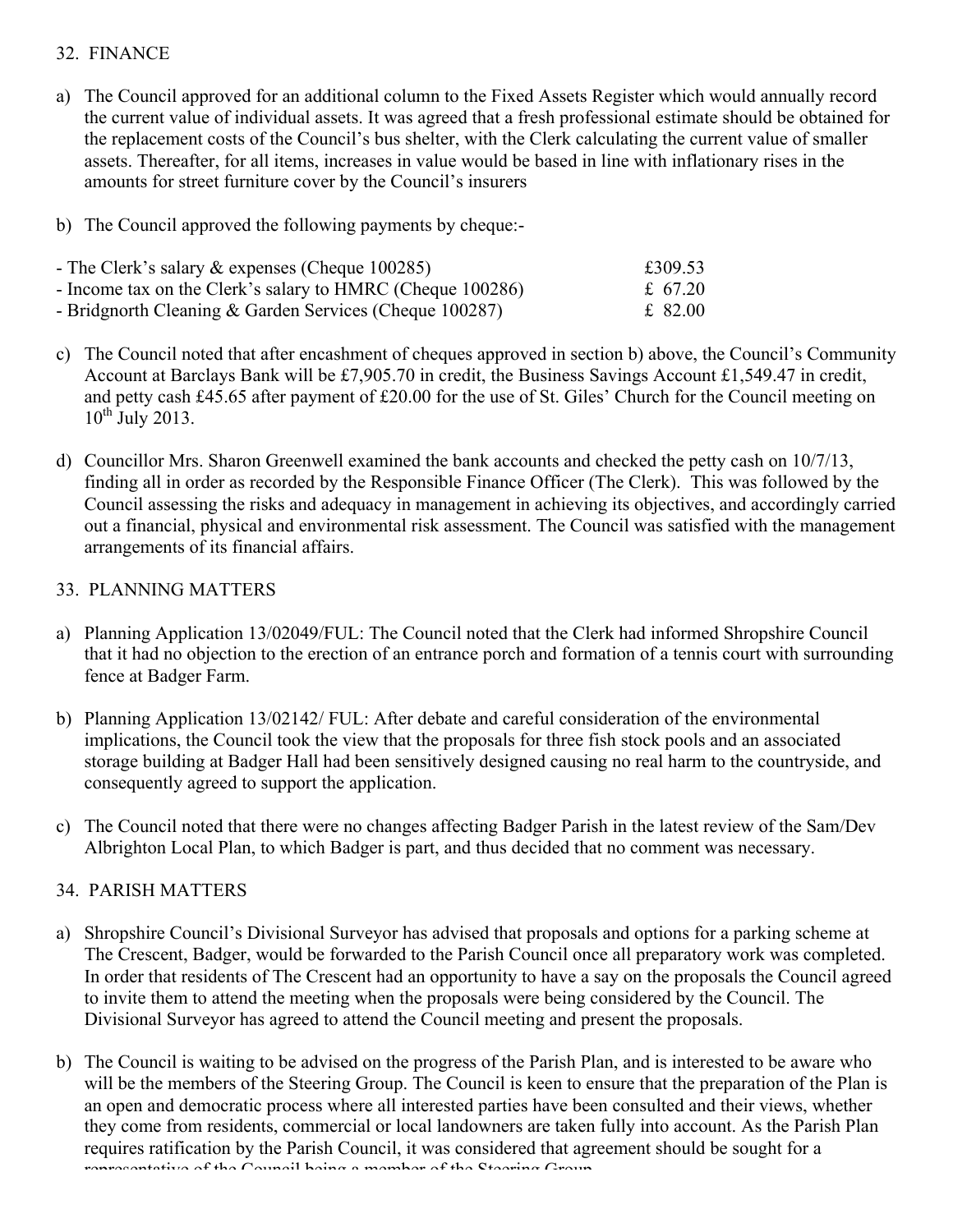- c) Shropshire Council has advised that there are funds available to complete the works to widen the bend in road by Badger Lodge before the end of this financial year.
- d) The Council decided to continue the highways maintenance agreement with David Marshall (Agricultural Engineer) who has many years experience in undertaking highway verge cutting along Badger Parish lanes, and has performed a satisfactory service over the last seven years. The Council will annually review the highway maintenance agreement. The Clerk will ask David Marshall to undertake a highway verge cut as soon as possible.
- e) Councillor R. Greenwell gave an update on the preparation of The Badger Bite run scheduled for Sunday 6<sup>th</sup> October 2013. Planning of the event is proceeding at a pace with advertising on web site and the social media. Already 20 entries have been received and some sponsorship gained in finance and kind. Councillors R & S Greenwell were thanked for organising the event on behalf of the Parish Council.
- f) Councillor Robin Greenwell expressed concern about the abandoned car in Badger in a field owned by a local farmer, which has been there for the last 10 days. He provided photographs of the car, a red Suzuki, which has a police blue ribbon around it. The Council asked the Clerk to first contact the police about the car's disposal and consult the landowner as necessary.
- g) The Chairman was concerned that workers employed by Shropshire Council who strim the grass on the green at The Crescent, Badger were damaging the young trees, causing one to perish. The Council agreed that Shropshire Council should be approached requesting it to ensure the workmen took more care in grass cutting and asked to replace the dead tree with a similar type. Councillors will look at the possibility of "ringing" the trees for protection...
- h) Councillor G. Bond reported that the overhanging hedges at Stableford Lodge were again causing a road safety hazard, so the Clerk is to request Shropshire Council Highways Department to investigate.

# 35. UNITARY AYTHORITY MATTERS

- a) As there was no real demand for any more public trees in Badger Parish, the Council decided not to enter "The Big Tree Plant Project" being organised by Shropshire Council.
- b) Shropshire Council's new permit scheme on traffic management does not directly affect Badger Parish, so the Council decided not to comment on the project.

### 36. CORRESPONDENCE

There was none to consider.

### 37. DATE OF NEXT MEETING

The date of the next meeting has been changed to Wednesday 4<sup>th</sup> September 2013, to be held at St. Giles' Church, Badger, starting at 7.00 pm.

The Chairman closed the meeting at 7.55 pm.